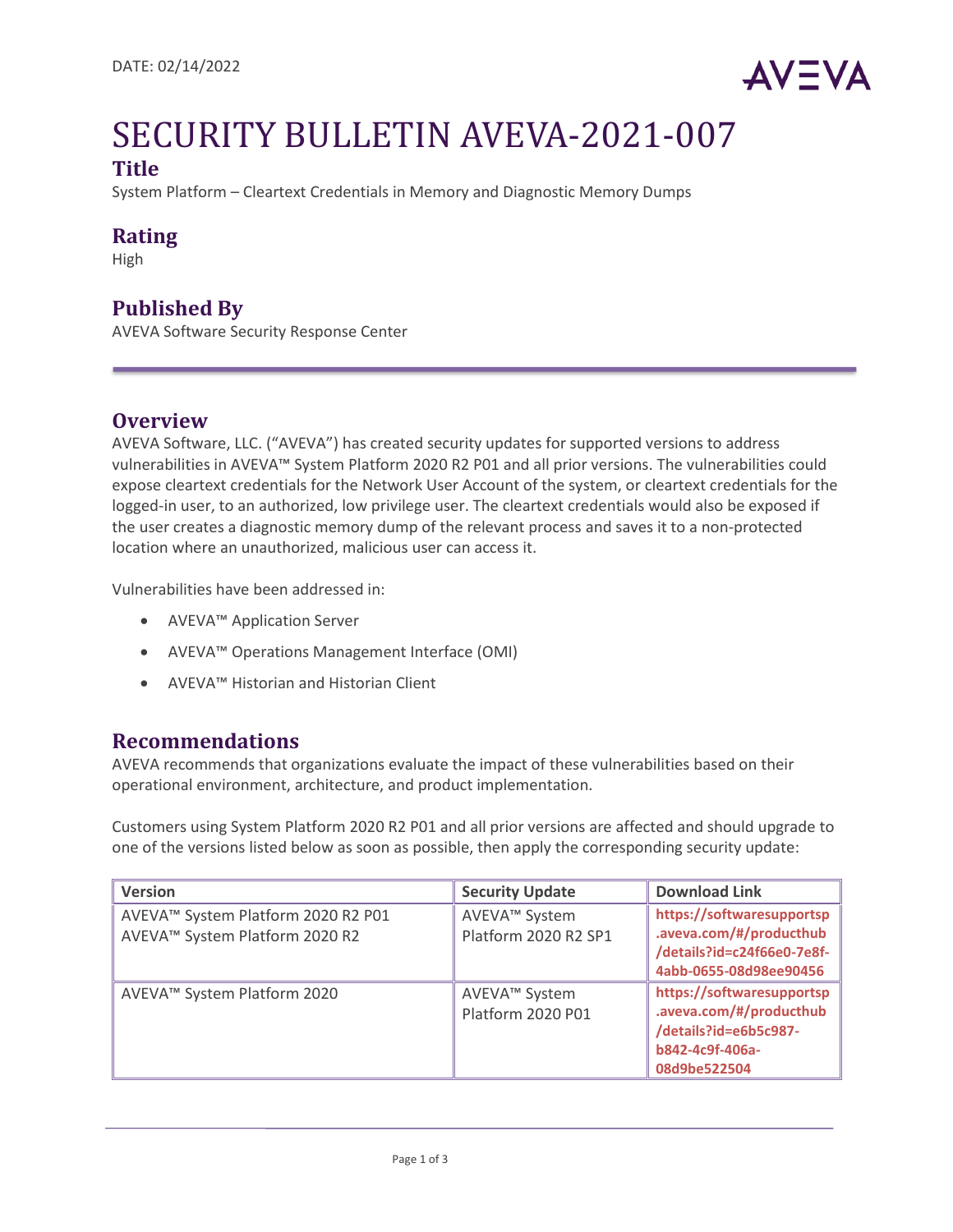

# **Vulnerability Characterization and CVSSv3 Rating**

CWE-316[: Cleartext Storage of Sensitive Information in Memory](https://cwe.mitre.org/data/definitions/316.html) **8.1** | [CVSS:3.1/AV:L/AC:L/PR:L/UI:R/S:C/C:H/I:H/A:L](https://www.first.org/cvss/calculator/3.1#CVSS:3.1/AV:L/AC:L/PR:L/UI:R/S:C/C:H/I:H/A:L)

# **Acknowledgements**

AVEVA would like to thank:

- **Sharon Brizinov of Claroty** for the independent discovery and responsible disclosure of these vulnerabilities
- **Ilya Karpov, Evgeniy Druzhinin and Konstantin Kondratev of Rostelecom-Solar** for the independent discovery and responsible disclosure of these vulnerabilities
- **ICS-Cert** for coordination of advisories